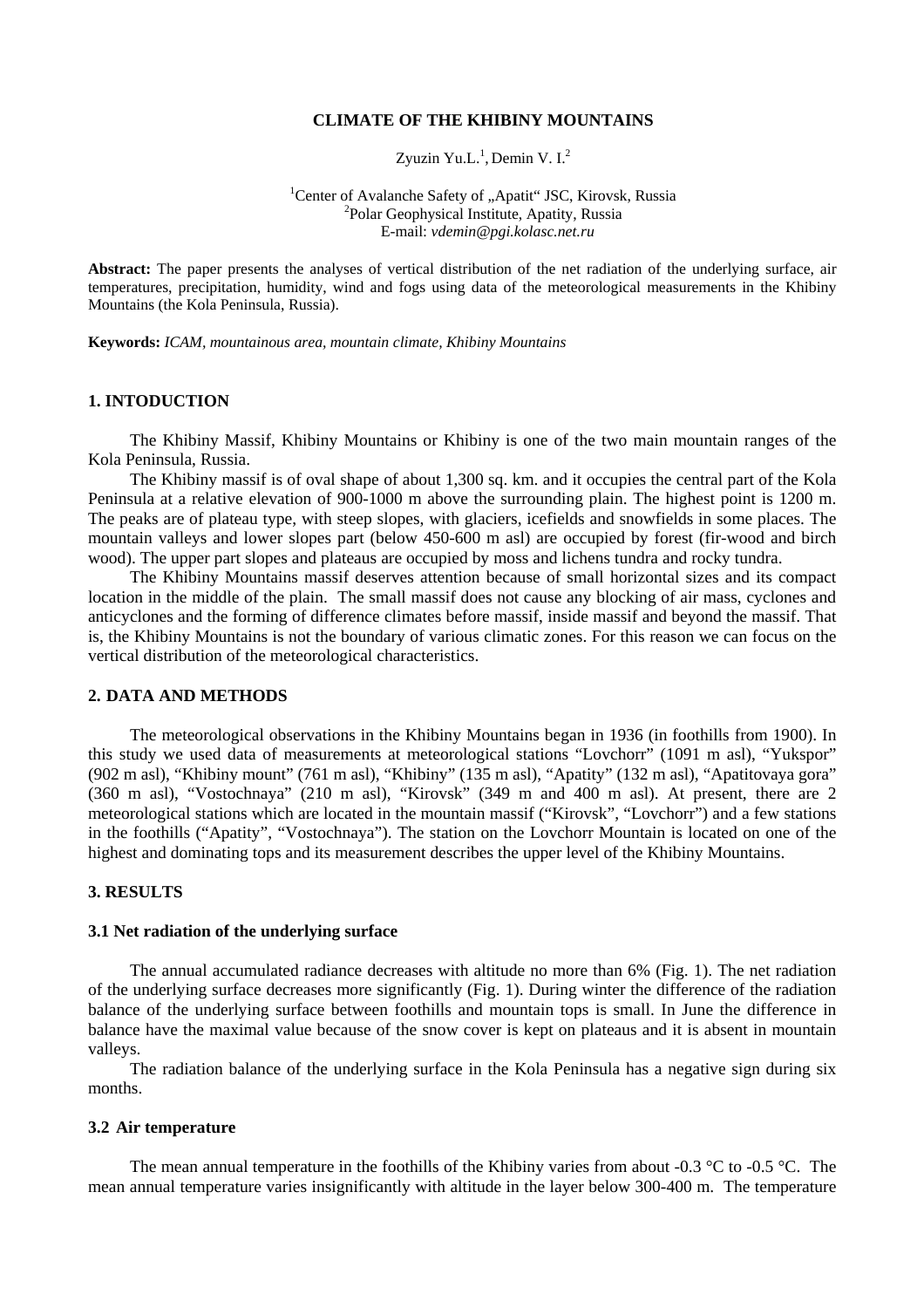above 400 m decreases by approximately 0.58 °C for each 100 m increase in height so that, the upper part of plateaus has the annual mean temperature of about -4.9 °C.

The duration of period, when the mean daily temperature exceeds  $0^{\circ}$ C, varies from 170-175 days in the foothills to 110 days at plateaus.

The vertical temperature distribution in the Khibiny and foothills in the different seasons are presented in Fig. 2.



different altitudes.



**Figure 2**. The vertical distribution of the average monthly values of the mean (green), mean minimal (blue) and mean maximal (red) daily temperatures in the Khibiny Mountains in different seasons.

During winter the temperature lapse rate is small and its sign is unstable. There is the temperature rise in the layer from the ground to the level of 500-600 m asl (300-400 m). The normal temperature decreases begin from 750 m asl.

During November-January in the foothills and October-February on mountain tops the diurnal variations in the air temperature are not shown or the diurnal temperature ranges are less than 1°C.

The diurnal temperature ranges decreases with altitude. However, the time of the minimal or maximal air temperature appearance almost does not change with altitude (the difference is less, than 15 minutes).

The comparison of observations on the top of the Lovchorr mountain with the data from the nearest radiosonde station in Kandalaksha, which is located 50 km south-west, has shown, that the mean temperature differences between the mountain top and free atmosphere were less than 1-2°C. During winter months the average air temperature on the plateau is less by 1.5-2°C than in free atmosphere. In summer the situation is different. The air on the plateau is by 0.5 -1.0°C warmer than air in the free atmosphere in the afternoon and it becomes by 1-1.5°C cool at night.

#### **3.3 Precipitation**

The annual precipitation on the tops of the Khibiny Mountains reaches to 1300-1500 mm, while the total average makes 800-1000 mm inside mountain valleys and about 500-600 mm in the surrounding plain (Fig.3). Thus, the total precipitation increases by 2.5-3 times with altitude. At that the duration of precipitation fall on plateau is only 1.5 times greater than ones in the foothills regions (about 3400-3500 and about 2100 hours respectively).

The massif causes not only the increase of total precipitations, but the different seasonal course (Fig.3). In the foothills the annual precipitations maximum is observed in July-August because of the convection rainfall. At the same time, the annual precipitations maximum in mountains shifts to August – October, when the cyclonic action in the region is the most intense. This fact testifies of the importance of an orographic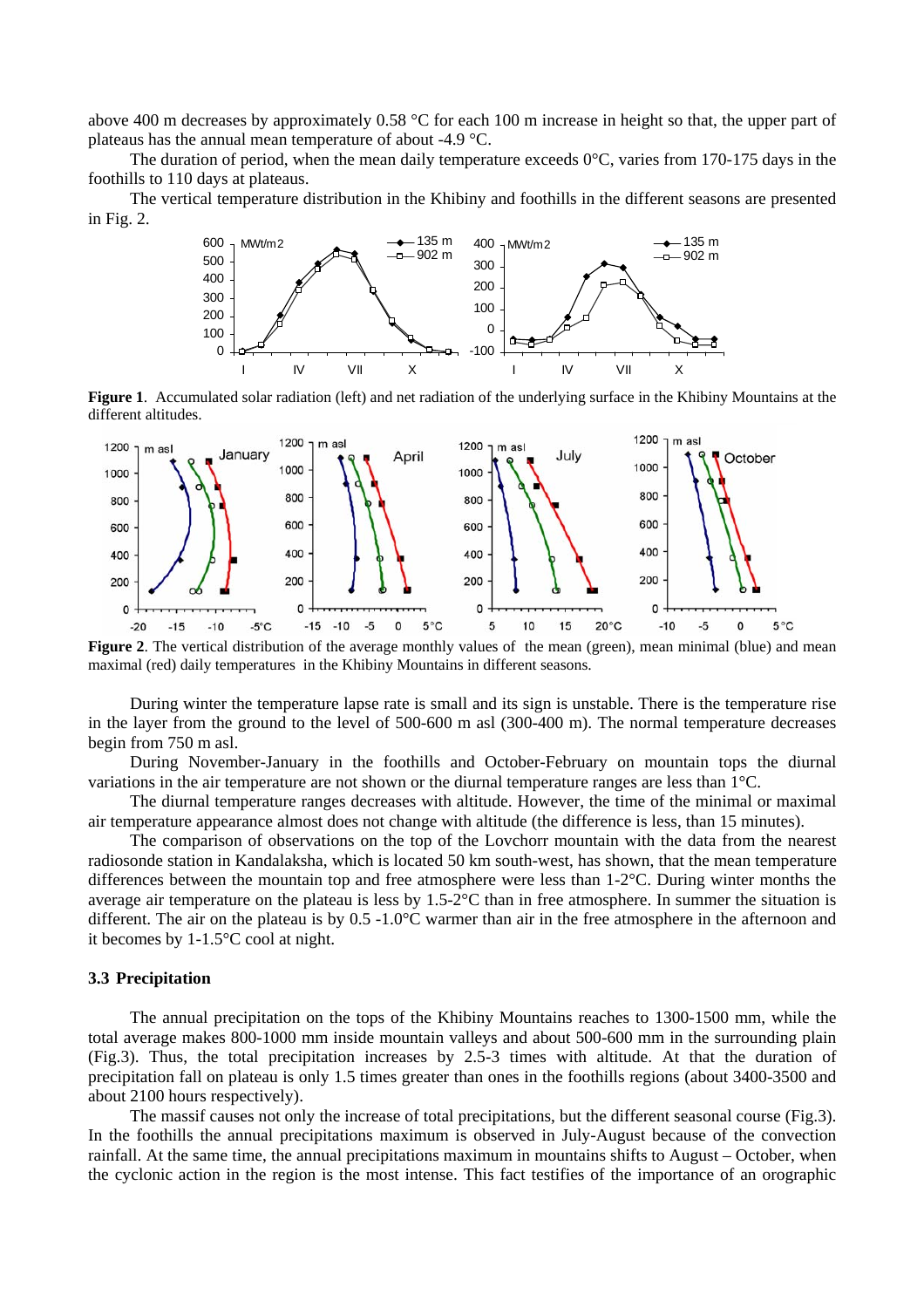intensification of frontal-type precipitation. It is not difficult to verify that the precipitation lapse rate in the Khibiny Mountains is not constant throughout the year (Fig. 3).

The mean annual quality of the solid precipitation is about 67-70% from the total precipitation on mountain tops and about 40% in the foothills. Note that the snowfall at altitude of 700 m and higher can be expected in any season.

The annual course of ratio of solid, rain and mixed snow and rain precipitation depending on the altitude is present in Fig. 4.



**Figure 3**. Vertical distributions of annual precipitation (left) and average monthly values of total precipitation (right) in the Khibiny Mountains.

The average annual number of days with snow cover varies from 220 in the foothills (since the third decade of October to the third decade of May) to over than 260 in upper parts of the Khibiny (since the first decade of October to the second decade of June). The wind carries down from 40% to 70% of the falled snow from the plateau. As a result, the snow depth in the mountain valleys exceeds almost than 1m that in the surrounding plain by the end of April (the beginning of snow melt).

The annual cycle of precipitation phase in the Khibiny Mountains presented in fig. 4.



**Figure 4**. Precipitation phase as a percentage of the total duration of precipitation in the Khibiny Mountains. Left: 135 m asl. Right: 1091 m asl. White is solid, black is rain, gray is mixed precipitation.

# **3.4 Humidity**

The mean monthly values and vertical distribution of the water vapor pressure are presented in Fig. 5.



**Figure 5**. Average monthly values (left) and vertical distribution (right) of the water vapor pressure in the Khibiny Mountains**.** 

It is not difficult to verify the lapse rate of water vapor pressure is very small during the greater part of year, when snow cover occupies the slopes of mountain and has the highest values in summer.